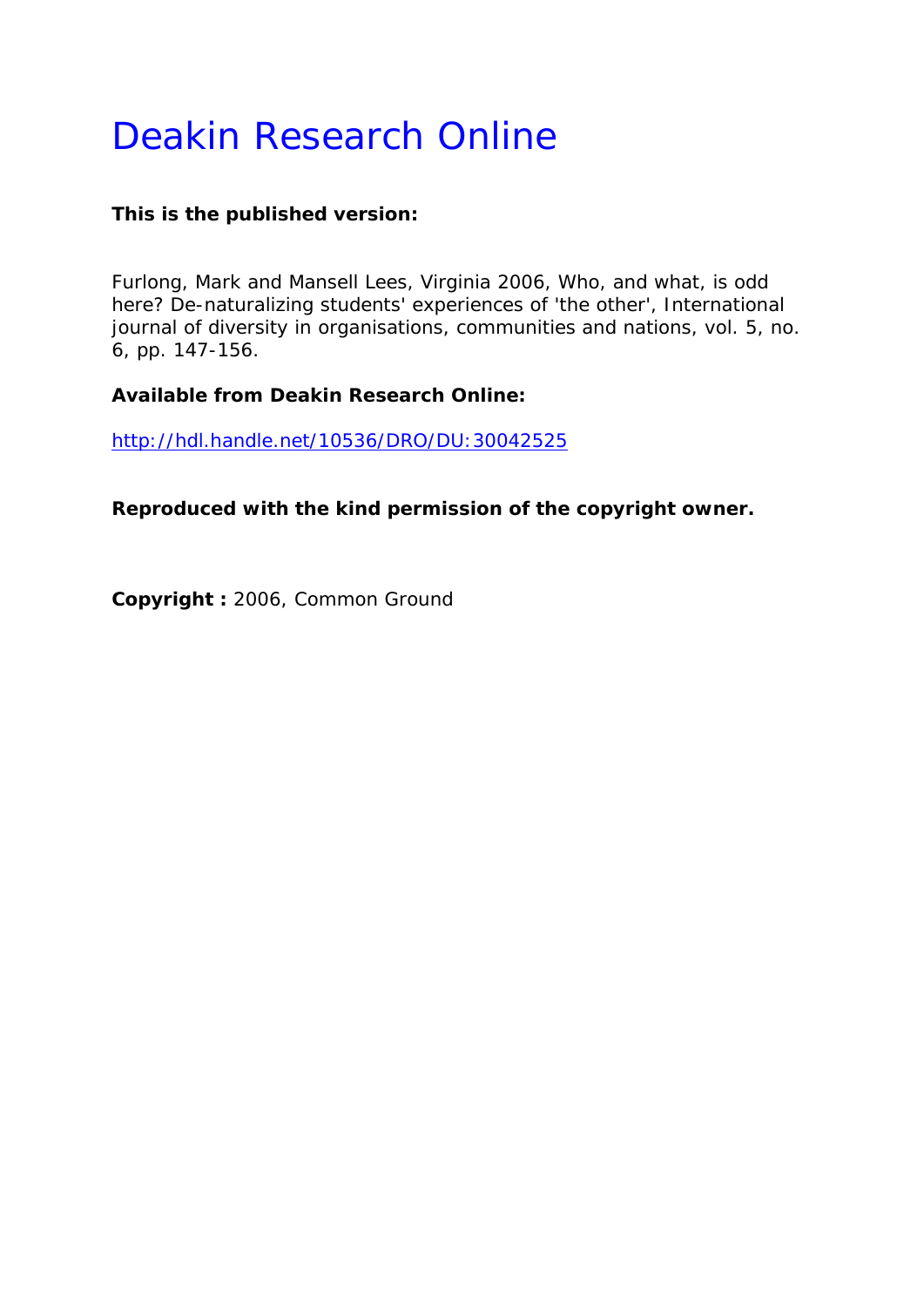# **Who, and what, is odd here?**

De-naturalizing Students' Experiences of "the other"

# Mark Furlong, La Trobe University, Australia Virginia Mansel Lees, La Trobe University, Australia

Abstract: This paper reviews a teaching process that aimed to prepare final year social work students for critical practice with diverse and marginalized populations. Alongside lecture input, in small group discussions and in the two sequenced written assignments students were encouraged to personalize questions of bias and stigma by recalling both their experiences of being "other-ed" as well as their participation in practices that "other-ed", such as racist and homophobic imaging and acting. Feedback to the unit's first iteration in 2004 was generally positive yet a significant minority of students were clearly dissatisfied. Whilst retaining the same formal content in 2005, greater attention was devoted to generating a supportive group process and a positive environment for "negative" self-disclosure. This milieu acted to contain and normalize the students' struggle with internalized stereotypes, a stage associated with their greater preparedness to identify and challenge their own personal, cultural and ideological locations. Within the context of the unit remaining explicit about its value stance, by adopting an approach to the teaching / learning process that neither collided nor colluded we believe the 2005 revision better achieved the units aims. First, the unit received broader positive appraisal from students and, second, it appeared that the unit more firmly promoted the prospects for students carrying forward a capacity for critical self review *post graduation.*

Keywords: Diversity, Social Work, Social Work - Teaching, Diverse and Marginalized Populations

# **Introduction**

**COIVERSITY" HAS BECOME** a buzz word, a Pollyanna term that has achieved an almost totemic status. Even amongst those with an avowedly conservative social agenda, such as a Pollyanna term that has achieved an almost totemic status. Even amongst those with an avowedly conservative social agenda, such as the Australian Prime Minister John Howard and George W. Bush, it is now customary to espouse, nay valorize, the importance of diversity: 'Diversity is one of America's greatest strengths' (White House, 2003), or US'President Bush's cabinet is much more substantive and diverse than … former President Clinton's" ( www.aaenvronment.com/PresidentBush : 2005). Yet, like the claims these men make to being sensible, or even 'innovative' environmentalists, such avowals of their allegiance to diversity are, at best, trite. Of course, there is a suburbanized moment to cultural plurality that we all like to befriend. In this companionship we can be satisfied with our open-mindedness, an urbanity that is witnessed by our genuine appreciation of ethnic parades of touristfriendly costume, our taken-for-granted appropriation of foreign cuisines, our knowing sophistication as we rehearse pithy, highly textured Yiddish words.

Yet, beyond shows of ethnic difference there is a richer and radically more provocative aspect to diversity. In this off-camera contestation the engines of difference and differentiation are sparked by contradictions of class and sexuality, by the flint-like quality of religious and geographical distinctiveness, by the friction between out-groups who take identity and pride from their oppositionality to rival groups as well as to the mainstream. Here, the domesticated gaze of culture with a large "C" is disrupted: "difference" is not necessarily nice and it is not always for popular consumption.

Moreover, if we allow a tame view of diversity to preside there is a radically lessened capacity to acknowledge the role social difference plays in maldistributing social outcomes. Along with other theorists and researchers who take a critical stance, Bourdieu (1986) has argued that key aspects of social differentiation relate to established patterns in how forms of capital are defined and practiced. Certainly, access to financial capital is important as is the availability of practical networks. Yet, there exist other, more opaque forms of capital. These include an individual's manners, aesthetic judgments and tone of speech, the degree of confidence with which the self is presented, the depth of self-entitlement that is present, and so forth. Such variables relate to an individual's 'cultural capital', a measure that is linked to the fact that social identities are differentially valued in our supposedly open, modern communities. Where each group is meant to find acceptance on their own terms, inequalities of probability are regularly encountered. As Gilroy (2000) has observed 'identity is destiny.' Thus, whether a person's



INTERNATIONAL JOURNAL OF THE DIVERSITY, VOLUME 5, NUMBER 6, 2005/2006 http://www.Diversity-Journal.com, ISSN 1447-9532 (print), 1447-9583 (online) © Common Ground, Mark Furlong, Virginia Mansel Lees, All Rights Reserved, Permissions: cg-support@commongroundpublishing.com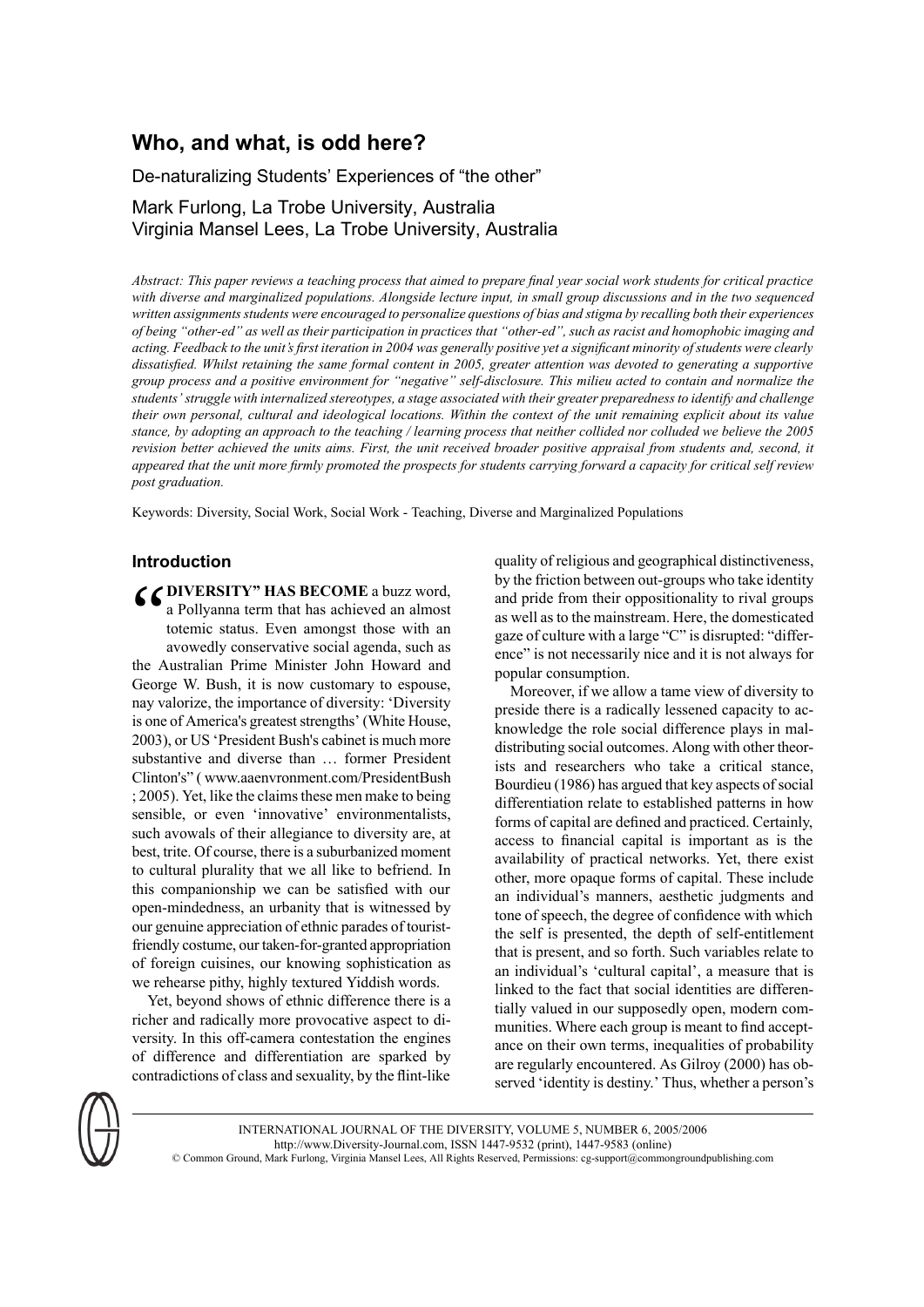prospects are indexed to health, employment, income, place of residence, ethnicity or education, outcomes do not conform to a normal distribution. In such ways difference is not just a show; it is an agent of fortune.

Although explicitly based upon a critical position, the current paper does not set out to detail or extend theoretical or empirical accounts of diversity. Rather, the aim of our paper is to offer a practical example of how a contesting engagement with the notion of diversity informed a teaching practice in a specific site, one that was compromised by resource and design conditions. This practice concerned "delivering" a six week unit – 'Diversity and Social Work Practice' – in the second semester of the final year of a four year social work program. This unit comprised three hours of lectures and one hour of facilitated, small group interaction.

In what follows we wish to draw attention to a set of innovative, and necessarily contentious, practical steps that were employed to set-up a teaching-learning process that was designed to enliven, rather than tame, the theme of difference and to bring this theme into a dialogue with how student's understood "the other." Rather than pursue the conventional aim of students attaining a purported "cultural competence", that is of collecting and internalizing normalizing truth claims about different kinds of other-ness, about the "them", we wished to have students be more curious and critical about themselves and their/our culture. Prior to beginning this account, it is necessary to offer a description of the features of the local site.

## **Developmental Stages**

It is not so easy being an undergraduate social work student. As well as much that is positively received, many students feel their studies have involved a sequence of often uncomfortable experiences, not least of which is that these (mostly) young students have been persistently introduced to, and have often been regaled by, perturbing injustices that characterize our local and global conditions. For many these encounters include being pressed by teachers, and by the professional culture within which they being socialized, to take up invitations to be ideologically contesting, practically engaged and personally reflective across all their years of study. Making this all the more difficult is that these people have to negotiate the task of symbolically entering an occupational category that is poorly valued, if not is distinctly demeaned (Valentine, 1994). This subjective process is itself made the more problematic as it is counterpointed with the student's own need to identify, and then internalize, an initial sense of their own professional competence.

It follows that as these students approach the end of their course, and at the very time they have to focus on making a transition to the paid workforce, it is likely that they will be tiring of, and perhaps even impatient to complete, their studies. It is also likely that they will be experiencing a problematic relationship between their knowledge of what should be addressed and their sense of their own personal limitations. At exactly this point "we" teachers had the task of introducing afinal course requirement, a short but intense mandatory unit on "social diversity and social work practice." As will be elaborated later, this unit was designed to re-focus on, and to consolidate approaches to, social exclusion and stigma with a specific attention being given to racism and homophobia which were to be used as "case studies" within the subject. To undertake the writing as well as the teaching a small group of staff were drawn form La Trobe University's three Victorian campus locations – Bendigo, Wodonga and Bundoora. Individual staff members took up the challenge to research and write the segment that held most interest to them and then this material was shared so that the same content was delivered across each campus. This is a departure to the usual practice where unit outlines are common whilst content reflects the individual teacher's take on the material.

With an emphasis on the second year of this subject's delivery, the following offers a brief account of how this unit was delivered and received. We believe that we have been able to identify an energizing and (reasonably) novel approach, one that is able to evoke, or perhaps re-invoke, a degree of adventure for students. In what follows a brief outline of the course structure and the pedagogical principles employed is offered prior to a documentation of the context within which the subject is delivered. Details of the teaching / learning process that specified the program is then set out prior to a concluding commentary.

## **The Course Structure**

The subject was organized as a six week block with 3 hours of lectures and a one hour seminar each week. Because of this brevity the decision was made to focus on three examples, three "case studies", i.e. sexual diversity, indigenous issues and immigration in weeks 2, 3 and 4 with each of these weeks featuring a guest presenter. These examples were situated within an explicitly critical framework, one that determinedly attended to social exclusion, stigma and anti-oppressive practice. The conceptual stance was introduced in week 1 which presented an "in-house" overview. Week 5 was designed to emphasize practice questions and was presented by a guest practitioner. Week 6 was designed to further develop the material and offer a conclusion. Thus, the sequence was: 'Introductions and Overview'; 'Indigenous is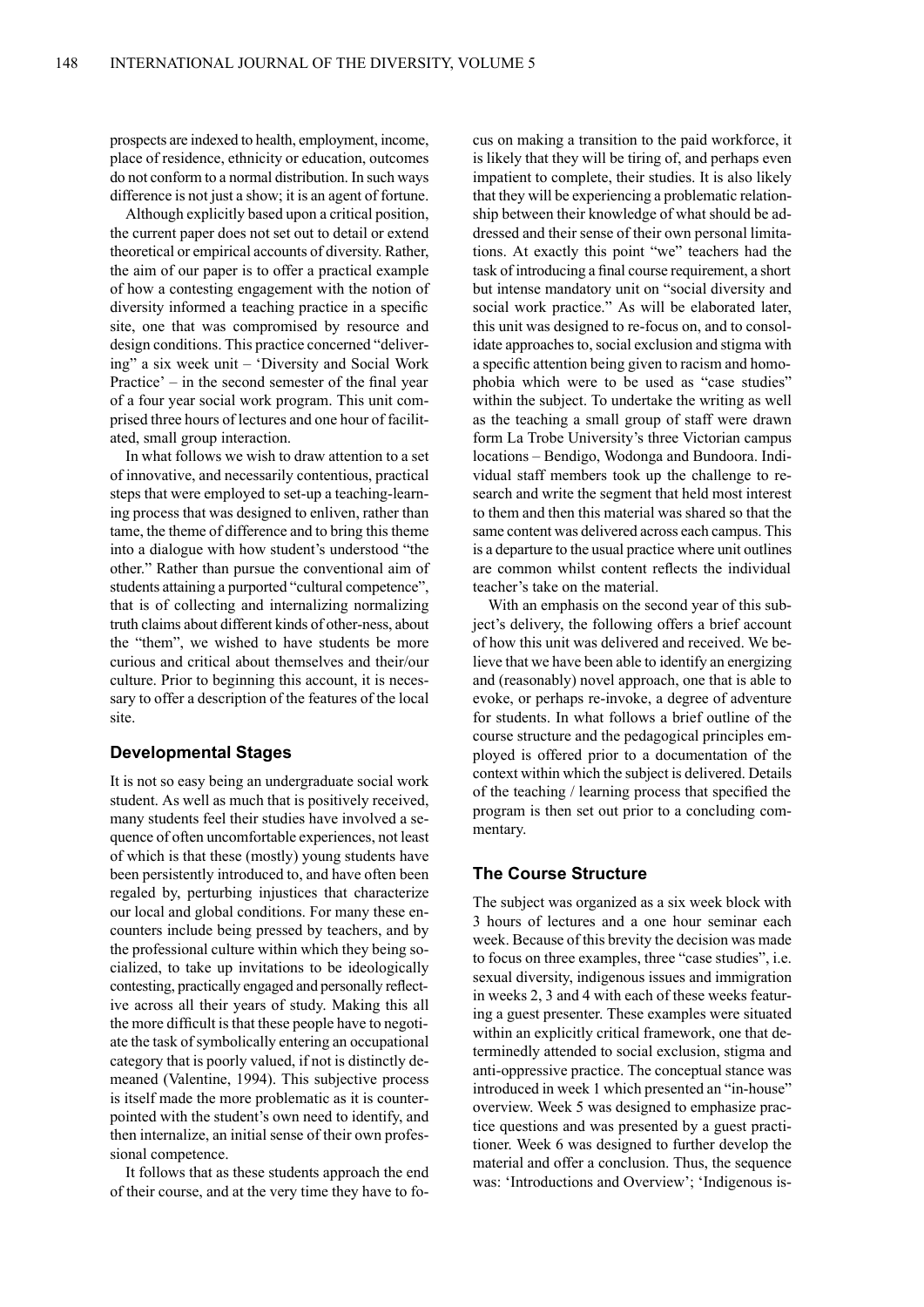sues', 'Culture and Migration'; 'Sexuality/ies'; 'Working with difficult differences'; 'Appreciating not Depreciating Differences.' In each of the six weeks there were set readings available electronically. Further details are available directly from the authors.

# **The Pedagogical Starting Point**

As discussed above, students close to the completion of their program of studies are likely to be feeling "tired." Nonetheless these adult learners can be recognized as "senior" a student, that is as reflective and learned adults with much to offer and much to build on. Given this starting point a question arises: what approach, what set of pedagogical principles, could offer the best chance of a unit, one that is necessarily based on a lecture format and which has a high ideological quotient, might gain the greatest experiential purchase and momentum?; how could this unit, having as its flag the less than catchy title "Diversity and Social Work Practice", be positioned to generate a degree of vivacity? Yes, the language used is that subjects are "delivered" but we all know that message sent is not necessarily message received. Three pedagogical principles were at the base of our approach and each is discussed below.

# *Normalizing Bias and Prejudice (without condoning either)*

If we were to take seriously the idea that our participants are wearing a little thin, yet are also senior students with significant knowledge and skills, it makes sense *not* to offer a predominately theoretical, abstract program as such an approach neither animates those who are feeling tired and flat nor acknowledges their strengths. Rather, we decided to put an emphasis on their personal experience of racism and homophobia by assuming racism and homophobia are themes in everybody's 'lived experience' (Schutz, 1972). The starting task then becomes articulating these experiences – but perhaps doing this in a somewhat different kind of way. The usual configuration is that students are expected to expose themselves, to show "us" who take up the role of teacher and judge with respect to "them" as students, who are appraised as more or less deviant. Rather, as teachers, as practitioners and as people we thought it may be useful if we also talked about our experiences of racism and homophobia.

Getting some purchase on the local and the personal makes sense as the great majority of senior students know how to write essays, which for many have become tasks that can be turned out as straightforward technical exercises however time consuming this may be. Also, by the final year of a four year program, these folk know what they are

expected to espouse. So, if we wished to offer the best conditions within which students might personalize our subject matter, if we were to get away from rote espousals of social-work speak, if we wished to perturb the pattern of students putting up an easy avowal of having the right attitude – the "some of my best friends are gay" kind of ward-off – as a first step it made sense to normalize racism and homophobia. Specifically, towards the goal of engaging students into a deepening of their capacity to practice the disciplines of self-knowledge and self-criticism, we endeavoured to set up a milieu that normalised – but did not condone – bias and prejudice, a nuanced environment that "neither colluded not collided" (Furlong, 2001). Thisinvolved starting with the overt and repeated premise that "you and I, each of us, is sexist, age-ist, class-ist, etc. – as well as racist and homophobic."

One option was to – once again – tell students what they are meant to think. And, although we had only one hour ofsmall groups and three hours a week of large group teaching, which was clearly not what one would have wanted if one was in control of resourcing and design, we did not want to  $-$  in the colloquial sense – let these large group times degenerate into "lecturing", let alone hectoring, students. We knew that this had been the experience of many students previously and we wished to achieve a different tone. As a matter of course over the two, or four, years of the B.S.W. program students had been regularly exhorted to recognize, and to be ready to act in relation to, social injustice. And, one imagines, this had occurred both legitimately and persistently – yet we did not want to duplicate this 'big jugs and little mugs' pedagogy (Martin, 1996). Rather, we wanted the students own experience to be recognized and affirmed asthe concrete site for their own investigations – and to do thisin groups. "Your own experience, for example as a blamer and as someone who has been blamed, is the data we want you, and the group, to examine." Inga Clendinnen (2005) has noted that 'exhortation without example isn't much use.' If we could have people see themselves astheir own example, we knew that this could be both exciting and profitable. If this could become the accepted "tone", if it led to at least a partial suspension of disbelief, we thought that the work could be experienced as stimulating rather than draining, as enlivening rather than as aversive.

Although it was always our 'espoused theory' (Argyris and Schon, 1976), after the first year of delivery we came more vividly to the position that it was important to generate a milieu within which it was both safe and expected that participants acknowledge their prejudices whilst making it clear that this is not to condone such practices. Of course, there are risks and dilemmas in our approach and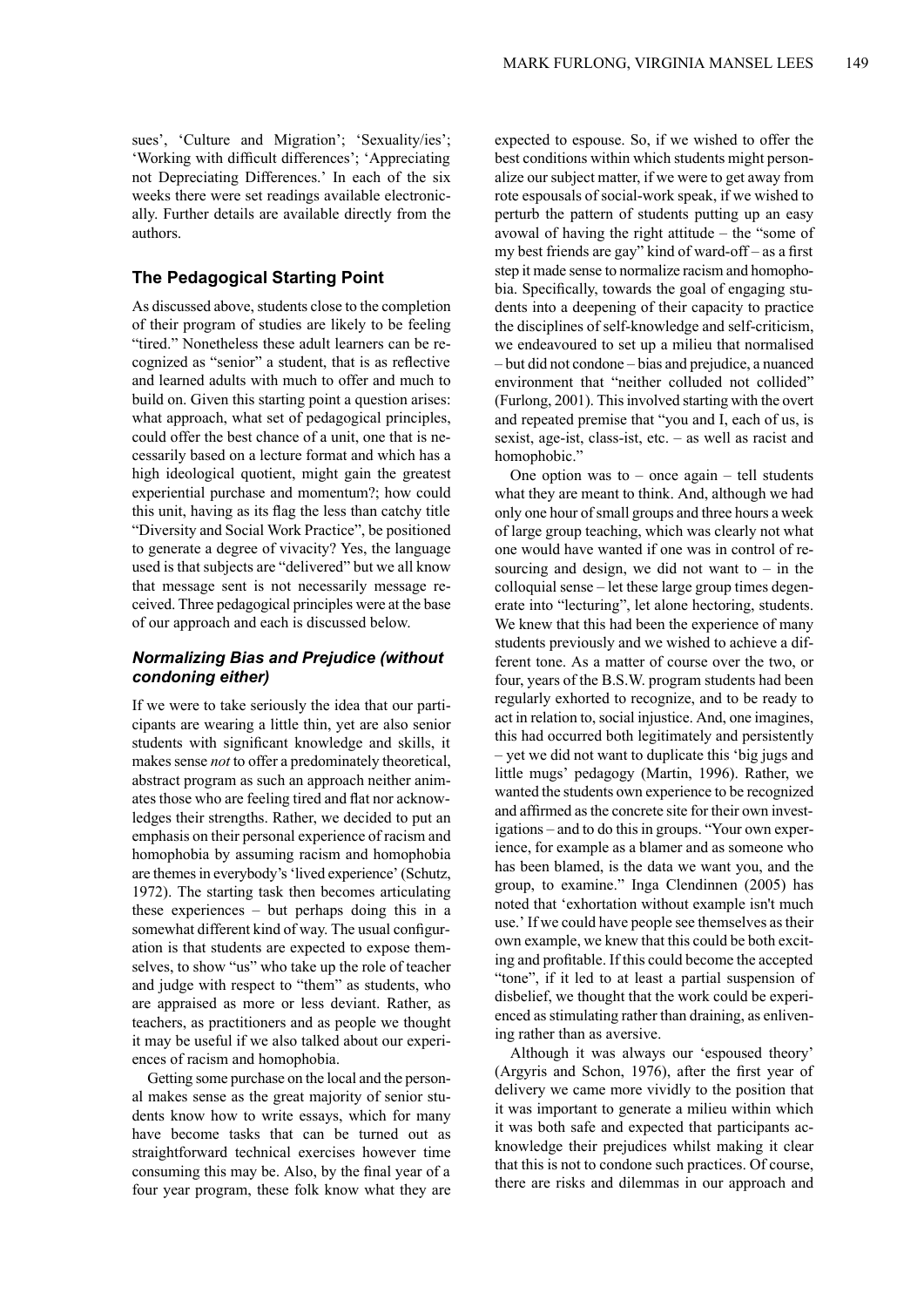attention will be given to these in the concluding discussion. For now, the second of our teachinglearning principles will be described.

# *The Service User is the Expert: Rejecting the Competency Approach to "Other-ness"*

There is a considerable literature examining, and a weighty set of injunctions advocating, a 'competency approach' to practice with people from diverse communities. Although thought relevant to any group included within the umbrella term 'diversity", such as the mentally ill or those with non-mainstream faiths(Hodge, 2004), the notion of practice "competency" is particularly prominent with respect to ethnicity / culture (Cross, 1999.; Fitzgerald, 1996; Galambos, 2003; Weaver, 2005). Informed by the post-colonial tradition (Said, 1978; Gilroy, 2000), we took the opposite position. Our premise was that there is no objective and universal knowledge that can totalize any group or individual person. Thus, there is no minimum set, no core curriculum, of neutral data that practitioners, or indeed researchers, might have access to, or may claim possession of, that can entitle these people to take up the qualification "competent" let alone that of "expert."

Following Dean (2001) we wished to positively celebrate a lack of competence as integral to the prospects of gaining an understanding of other-ness:

*With "lack of competence" as the focus, a different view of practicing across cultures emerges. The client is the "expert" and the practitioner/ clinician isin a position ofseeking knowledge and trying to understand what like is life for the specific person who is their client. There is no thought of competence p instead one thinks of gaining understanding (always partial) of a phenomena that is evolving and changing (Dean, 2004; 624).*

If one assumes that all groups tend to have a culture, what might be called culture with a small "c", the same argument can be seen to apply, that is whether the group is defined with respect to disability or sexuality, class or gender, and so forth, it is preferable to remain not knowing and curious rather than to assume a position of expertise. As Keenan (2004; 541) notes 'a stance of informed not-knowing (can) mitigate against essentialism and stereotyping.'

Thus, we took the view that "diversity and social work practice" should not be based on some kind of abstracted "other-ology", that it should not be about students being encouraged to aspire to become miniexperts on "them" – whoever the "them" is in a particular case. In opposition to the liberal canon, that imperializing tradition that has produced such classic texts as Waddy's (1991) 'The Muslim Mind' or Albert Ellis' (1965) text on 'oversexed' women, we *do assume* a 'client can objectively perceive and present their own culture' (Cox, 1989; 249).

# *The Other as Mirror*

The notion that the service user is the expert on their culture and, more specifically and importantly, on their relationship with this culture, brings into focus the third pedagogical principle: if I am *not* trying to objectify and categorize the other, if I remain curious and try to understand their particularity rather than their commonality, it is their difference that is the condition that enables me to see myself and my location more clearly. Rather than assuming it is the other who is odd, different, interesting, deviant, and so forth, it is possible to turn over one's starting point and to reflect upon, and to experiment with, the premise it may be "us" who takes up the anomalous position (Ata and Furlong, 2005). What can make the work exciting, and which might make it personally stimulating, is to see and celebrate "the other" as a sentient and reflective entity, as a mirror: this person's difference gives one feedback, clarifies one's location personally, professionally, culturally, ideologically, etc. For example, people from more "collectivist" traditions offer a critique of the degenerate individualism that characterizes western ideology (Dumont, 1986; Heelas and Locke, 1981) and western approaches to practice (Al-Krenwai and Graham, 2000; Owusu-Bempah, 1999).

A reflective engagement with other-ness, with a particular example of diversity-in-play, offers a practitioner a reflective medium in relation to which one's own actuality is made clearer. Specifically, if it is the other's difference that is held as the independent variable, if we hold their actuality as unproblematic, as "normal", rather than as different and noteworthy, we act to de-naturalize the cultural assumptions and embeddedness of ourselves as both practitioners and as cultural representatives. In saying this we are mindful that the practitioner may not be, and/or may not see themselves as, of the mainstream spiritually, sexually, ethnically, and so forth. Also, it is important to note that this difference, or differences, of the practitioner from the putative 'anglo' mainstream may be common to, or antagonistic with, the other-ness of the client. This possibility acknowledged, we would still argue that the practitioner is likely to have naturalized (much of) the anthropology – the 'habitus' (Bourdieu, 1977) – associated with their *belonging* to a professional / therapeutic cadre. This *belonging* is – in and of itself – quite properly a subject for review as it is likely to obscure, even elide, much that is problematic. For example, our capacity to acknowledge our (relative) power and privilege is diminished by the culture found in the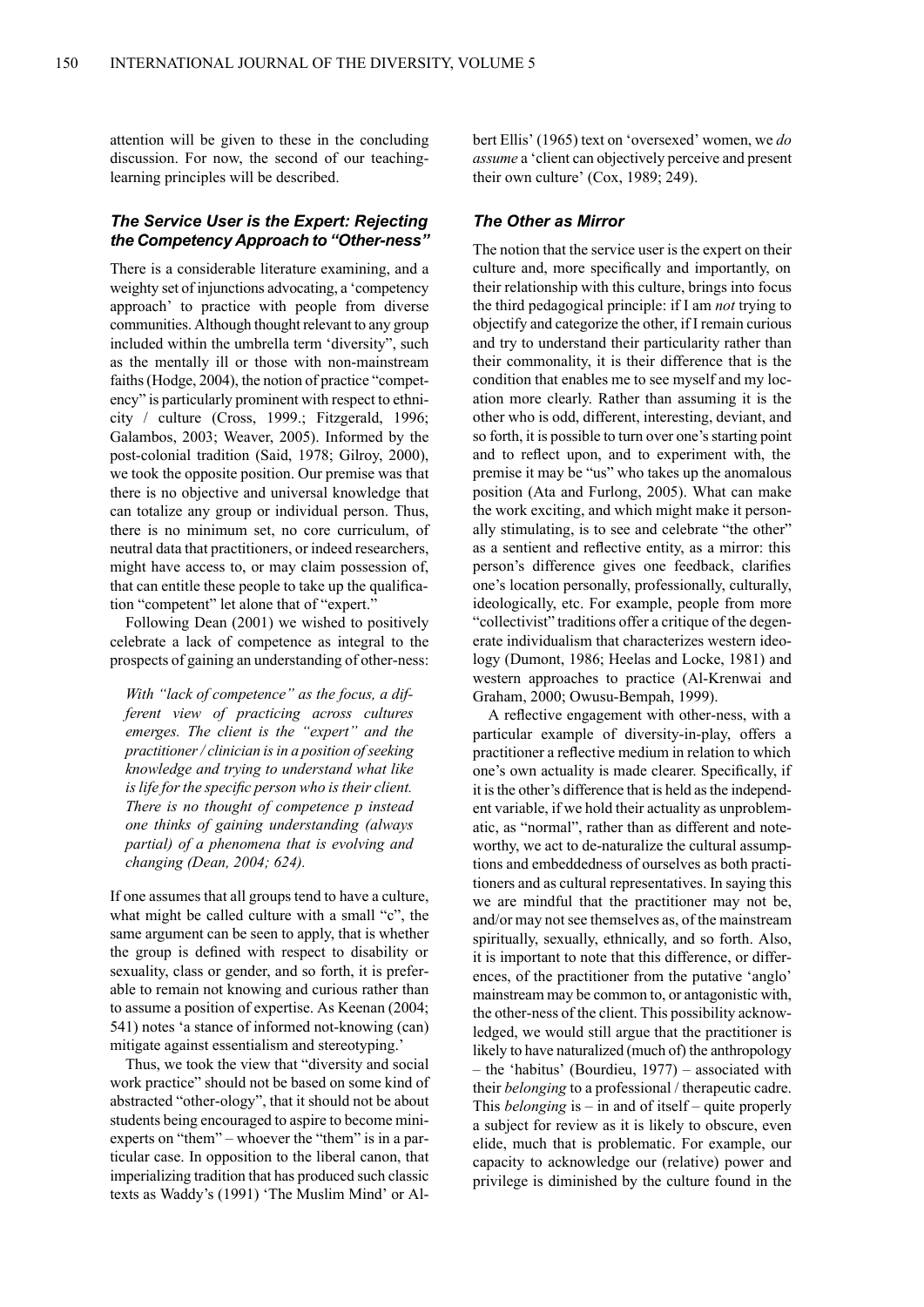helping professions that assumes that what we know and what we do is, at worst, benign or is, more likely, simply enlightened and progressive.

Why might students (and practitioners) find this starting point stimulating? It is potentially enlivening because it puts the student and her/his customs, her/his attitudes and habituated patterns of action and meaning, into a developmental and critical frame. Rather than trying to adjust, to work upon, the other one is engaging with one's own life course by identifying *my* feelings, actions, meanings and attitudes which, over time, creates the possibility of making distinctions between how I am now and how I may want to be in the future. Over time and with some real degree of commitment, this can introduce choice points.

# **The Teaching / Learning Sequence**

Towards the aim of affirming, rather than attacking, what students experience and believe, we have so far sketched three principles that were active elements in producing an animating milieu for learning and reflection. Below, we introduce a sequence of classroom exercises and follow this with two developmentally sequenced written assignments that set out to identify, and then build on, this starting point.

#### **In the Class Room**

Establishing a sense of trust is a sine qua non for effective group work. Towards this aim it is helpful if participants engage in constructive self-disclosure: despite the risk, if one student feels it safe and appropriate to talk about being gay, that's great; if another student then feels free to identify their religion, and goes on to articulate this faith's negative attitude to homosexuality, this is even better *if* the articulation of such differences is contextualized by a group norm of respect and intimacy. Yet, such occurrences can never be the simple product of the fiat of the group leader. Such trust has to grow, has to be earned, and a sense of safety will only be felt to be real if the group attains a developmental stage that is capable of containing – neither minimizing nor dramaticising – expressions of significant differences between members.

Thus, the evolution of group confidence in the larger and the smaller groups was a key educational condition. As with all group work, small risks being worked with well leads, over time, to larger risks being possible; larger risks being positively processed leads to a deeper sense of group safety and trust. Yet, developmental phasesin a group are never a matter of linear progression. It is both helpful and necessary to have incidents and difficulties, to have moments and interactions that go awry, as it is in the awkward, difficult events being constructively re-

viewed and re-worked that group cohesion and confidence is deepened. Both in the classroom and in practice, being able to discuss race and sexuality, faith and class, stigma and status, is awkward and necessarily involves being able 'to talk when the talking is tough' (Miller, Donner and Fraser, 2004). And, if this is to be done and done well, the Nike approach is never recommended: one can't "just do it."

We wished to further the capacity to name and sit with what is difficult, not just as a technical skill but as a personal commitment. How might this be promoted within the groups and in individuals? Contributing to the development of an interactive group context, one that was both supportive and challenging, we used the following three exercises over the initial weeks as a clear sequence. Although this sequence is set out in a linear manner, we should make it clear that it never actually happened this way. Like "time lapse" photography, what is depicted leaves out a complex set of moment-to-moment contingencies.

#### *When have you felt "other-ed?"*

In the small groups in week one the seminar leaders asked each student to privately identify an experience when they had felt they had been "other-ed" (Dominelli, 2002), that is an experience when the student had felt shunned and/or demeaned on the basis of their class, gender, ethnicity, etc. The students were then randomly paired up and asked to informally interview each other about the other's experience. Lastly, and in the "large" small group, each person was asked to introduce the person with whom they had been talking. The proposed sequence of the exercise was signalled to the group prior to its commencement and each student was told not to expose themselves more than was commensurate with the larger (small) knowing about them.

This exercise acted to "jump start" an engagement with the themes of the subject. Although there was reportedly some variation from one group to the next, the level of daring, of active self-disclosure, involved appeared to create sufficient immediacy and intensity for the group to have the experience that our project was not going to be a reprising of what had come before in their other subjects. This was personal, the exercise was not about text books, not about some kind of sterile facts or theorizing, that it distinct and refreshing as it took the student's own experiences as primary. For example, in the small group the first author facilitated, a review of the exercise undertaken at the conclusion of this first small group reported that – given the time that was allocated for the students to reflect upon their own life experiences – that no one had had difficulty in identifying at least one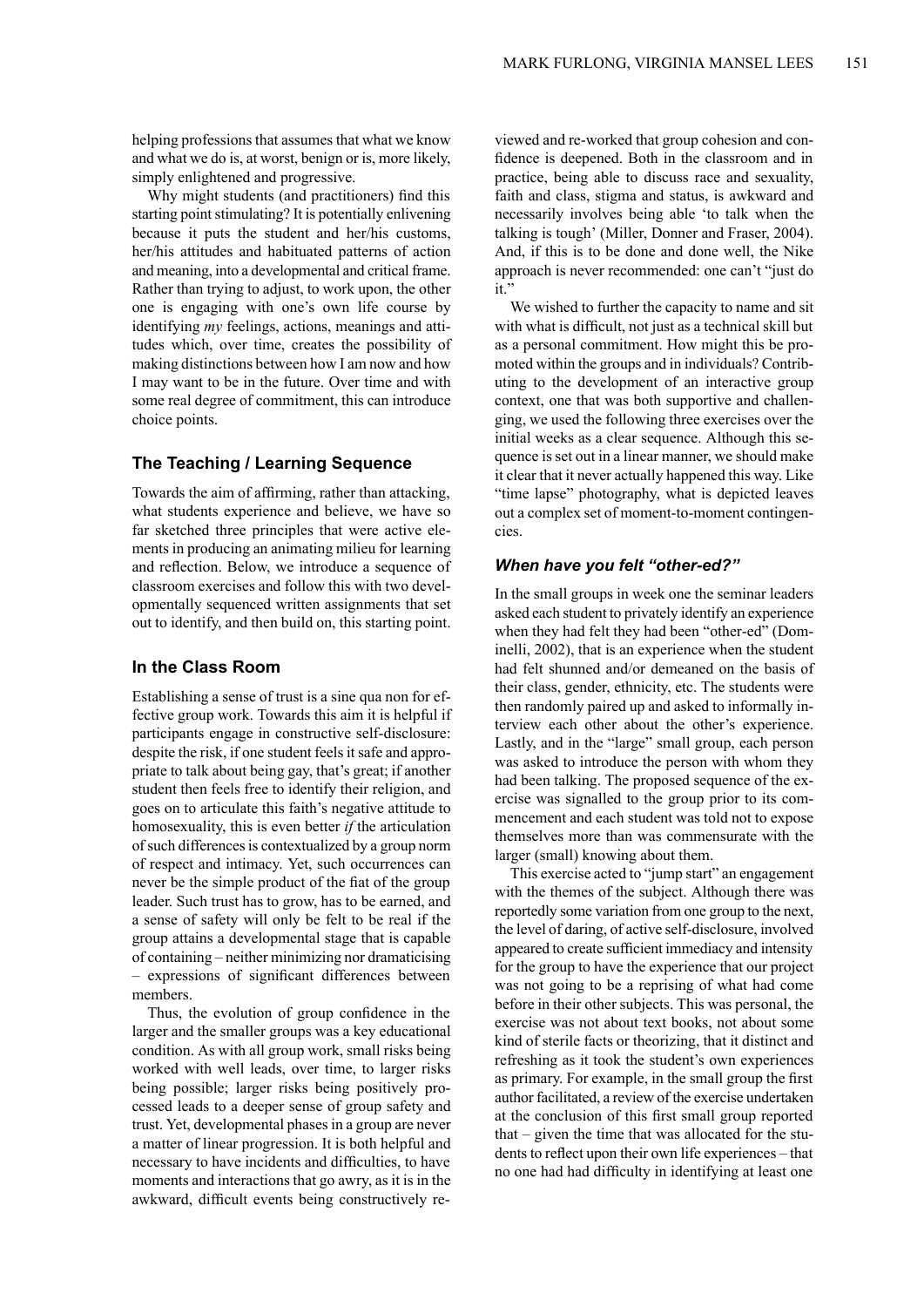instance where they had felt denigrated and outcast. One could be heard if one was "game" to be upfront.

#### *When have you Stereotyped?*

A parallel exercise, with similar group developmental results, was undertaken beginning in week two. This exercise took the theme of "other-ing" and stigma one step further by asking each student to identify an instance where they had initiated, or at least had participated in, an act of "other-ing", of negatively stereotyping someone, or a group, on the basis of class, gender, ethnicity, etc. In this exercise the pressure on students to own an act that was embarrassing, even shameful, and this put each student into a position that was, at least initially, contradictory. Yes, in the lectures and in the espoused theory of the subject, it had been stated and re-stated that everyone is biased, that we are all ethno-centric, sexist and homophobic at least to some degree. Students had been told, "this is the culture, it is within and without you." Yet, owning this personally and in the group was something else, this was an act that *good* social workers should not be associated with,

However often it had been stated that bias is endemic to humans, the actuality of declaring one's partiality, even if it could be played as a retrospective event, created a point of tension for students. The very instance of bias that one was to identify, and then make a decision about declaring to the whole group, would not only transgress the social set of the social work program that one was a signed up part of, almost certainly it would also be an act that signalled a slight upon others in the here-and-now small group. In this group, right here, there were people who were "gay", "Christian", "wogs", and so forth, that was the subjects of one's prejudice.

Unlike the exercise undertaken in week one, in this iteration no one "reported" back to the large group about you. You had to declare it yourself if you were prepared to have your bias witnessed. Around half of the students did take this step and, even for those that did not, the obvious courage of those that did this, and the understanding the groups generally displayed about this "sin", appeared to go some way towards normalizing, but not condoning, the fact that we are all blamers and stereotypers, villains and stone throwers. And, in the discussions that ensued, especially around those that found themselves at the victim end of these stories and who were prepared to comment about being at the rough end of such practices, there was something productive, albeit uncomfortable, that arose: within the larger group there was a wincing acknowledgment of the power and the hurt that "other-ing" produces. Consistent with the theory of group work, if these awkward and complex elements could be attended to

well, "turning points" (Gitterman and Wayne, 2004) might be created.

# *Speaking directly about Difficulties with Individuals from groups that have been "other-ed"*

As the subject entered weeks three, four and five, particularly as students came to consider the task set in the second written exercise (see below), the intention wasto introduce the possibility of practice where "difficult differences" arose. That is we wished to have students come directly to grips with the often poignant, and yet gritty, reality that it is neither possible nor appropriate to simply champion nor idealize those that had been other-ed. Rather, given there is sometimes prejudice about disability, psychiatric illness or homosexuality in some stigmatized ethnic cultures, or that they may encounter child abuse in indigenous communities, and so forth, how might they as practitioners directly acknowledge and work with such difficulties whilst still remaining aware that individuals in these groups have suffered high levels of marginalization and stigma, a reality that also should be acknowledged and in relation to which they needed to be curious, compassionate and an active advocate.

The theme of "talking when talking is tough" (Miller, Donner and Fraser, 2004) was again taken up as a motif here. We wanted to be able to find vignettes from the students' own experience where, for example, "this wo/man, who is someone who has been the subject of (say) racism, may also be violent" or of examples where people who have been the subject of racism might "stereotype and denigrate you." This question drew examples from students that presented clear ambiguities and contradictions: the student who worked in the judicial system with an indigenous man who had been punished in the "anglo" prison system who talked of his fear of returning to his tribal land to face the certainty that he would be ritually wounded for his transgression; the student who made clear her de-personalization, perhaps even hatred, of all professionals in the mental health field who she blamed for her brother's death.

What can be done with these vexed presentations? Running to simplistic blaming is as useful as defaulting to pseudo-technical solutions: only the plainest cognitive psychologist, only the most naïve human service manager, could believe there are simple solutions to such complex and contradictory presentations. In these circumstances the naming of the usual suspects, like the offering up of a technical fix, is always and only but one frustration away. At exactly this point we wished to stop here, to ask each student to review where they were coming from.For us a slow engagement with this material was espe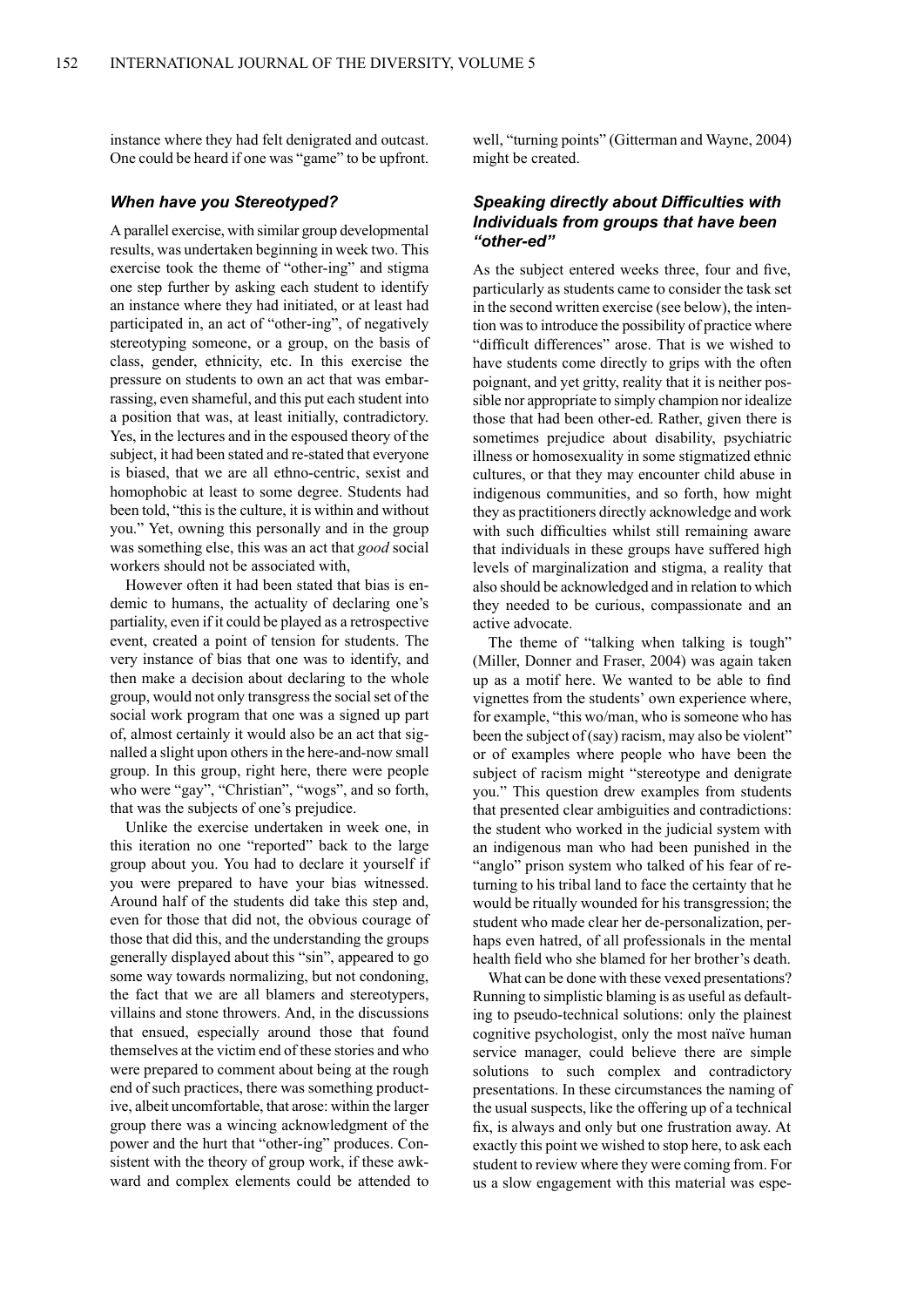cially important as it *obviously* re-evokes many of the common prejudices that run rhizome-like through the ground of popular culture: when practice gets stuck, where there is an impasse, we all run to generalisations – "all Islamic people are sexist", "men are potential rapists – one and all"; "doctors just give people pills"; "just stay away from child protection, they are the problem" (Furlong and Young, 1996).

# **In the Student's written Work**

To deepen the engagement with the experiential and theoretical material, two written assignments were designed. The first of these was due at the completion of week four with the final piece due a week after the completion of week six. The instructions for each are quoted below along with some commentary on how students responded. (It should be noted that the first author read and marked all essays at the larger campus)

#### *Assignment One*

The task for the first essay was set out as:-

(i) "In 1000 words identify your resources for, and constraints to, practice with persons from one of the groups studied in this subject, that is aboriginal, immigrant or lesbian / gay persons. This is expected to be a reflective exercise that considers'where you are coming from' in terms of your identity and its politics, your attitudes and preferences and, in general, sets you the task of reviewing what you bring with you in your work with people from diverse backgrounds."

Much more so in 2005 the application to, and the general standard of, this assignment was remarkable with the great majority of students entering the spirit of the exercise enthusiastically. An extremely wide series of biographical vignettes were offered, for example there were very personal accounts of bias, and of being biased; poignant stories of uncertainty and struggle around sexuality; essays of anguish and paralysis about indigenous Australians; a sustained consideration of the conflict between the perceived tenets of religious faith and being committed to being non-judgmental. Yet, however personal, however moving, were these accounts, what was assessed and directly commented on was the matter of whether the student undertook to a satisfactorily level the task that was set: was there a clear and comprehensive review and was the quality of this appraisal critically reflective and thorough? Although it was noted that for some students, really engaging with this essay was personally perturbing, may even have "stirred up the ghosts in the nursery" as it is said, just being "personal" was not enough.

For many reasons it follows that considerable care was taken to respond thoughtfully to this written work. If a student had taken real care, if there was an engagement – however incomplete and emotionally raw this may have been – then this should be respectfully noted; even if this person had not done so well technically, and especially if they had "exposed" themselves, thoughtful feedback wasin order. Sometimes this was in the form of "thinking into the next assignment, you might like to consider …"; sometimes, this was in terms of gentle, but direct, challenge: "your analysis is, I think, less accomplished at this stage than your enthusiasm, which is clearly evident"; or, "I am not sure you have put yourself as on the line as you might of in this essay."; or even "have you considered it is possible your faith is more patriarchal than you might be happy to acknowledge?" And, for the few students – roughly 10% at the larger campus – who did not appear to enter the fray, they were given very low or fail grades.

## *The Second Assignment*

The second written task asked students to proceed from the personal to the practical, ie.:-

*(i*i) "Building on assignment one, the task of the 1,500 word second essay is to have you develop your ideas for practice with your nominated group mindful that 'eligibility' for contact with social work services tends to reinforce marginalization / social inclusion. Specifically:-

- In relation to someone from one of the marginalized groups we have studied that you reflected upon in part (i)
- put forward practical ideas as to how your practice would be inclusive and empowering without this account ignoring your feelings, attitudes and habits."

The above two pieces were designed to articulate with the thematic sequence observed in the subject.

# **Student and Staff Appraisal**

# *From the Perspective of Students*

As might be expected in the first year a new subject is undertaken, results were mixed in 2004. The majority of students  $(65-70%)$  reported a clearly positive response with both qualitative and quantitative indicators firm in indicating that students had experienced a reasonable degree of stimulation and learning. Attendance at lectures, which is usually a key index of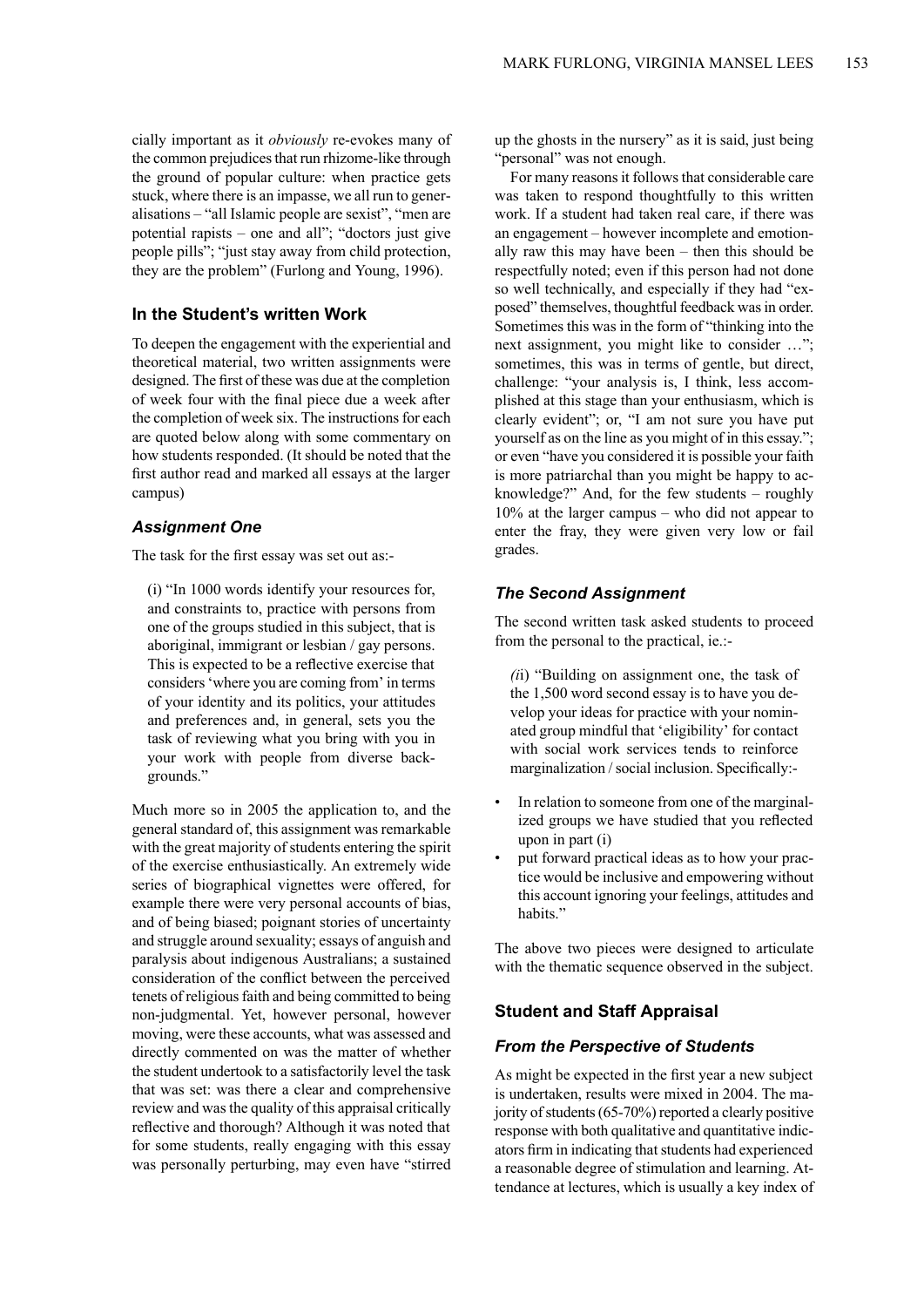student interest, remained good. That said, a significant minority of students gave the subject a negative report. This was detailed in the qualitative feedback with statements such as "there was nothing new presented", that the subject was "repetitive", that it had "re-cycled" information and approaches that had been covered previously in the course. This appraisal was collated from written feedback on two distinct levels that is both "quality of teaching"and"student satisfaction / quality of learning questionnaires were administered. In reviewing this feedback it should be noted that results were compromised as formal feedback was accessed from only around 40% of the student group.

In 2005 a more rigorous protocol for accessing student feedback resulted in returns being received from 75% (77/103) of students at the larger, metropolitan campus. Analysis of this data by the Academic Development Unit presented a "very-to-extremely positive" account of the experience of students. The received qualitative data was consistent with this positive statistical picture even if this pattern varied somewhat between the seminar groups. Unlike in 2004, only half a dozen individuals indicated general reservations with the subject, including with respect to the question of repetition, that is only 8% of students indicated that the subject had failed to "deepen" their appreciation of the "causes and consequences of marginalization" and only one respondent found the unit lacked "relevance."

#### *From the Teachers' Perspective*

From the initial planning stage in 2003, through the teaching period of 2004, it was clear that the teaching group was enthusiastic about this subject; we were revving to go even as we experienced that the students were in the mood to feel less than excited. Before commencing we expected to hear some less than enthused phrases, even some faces pulled, at the prospect of a mainly lecture based unit on diversity. "We've heard all this before" was the most likely reaction. Perhaps, we should have been mindful that in this first year the first priority is to have the "content" organized and presented.

Mindful of the student feedback, in reviewing this first year we were not happy on several counts. Firstly, we thought we had been less than dynamic and inclusive, less than adept at setting up a safe and interesting process. Secondly, we thought that it tended to be exactly those students who were "sullen", who said "there is nothing new here", that we had failed to find a way to effectively engage and challenge. These students tended to be conservative and were often deeply, if not overtly, Christian. As has been described, in the second year we were very pleased with the quantitative and the qualitative response. Moreover, the non-specifics of the subject, its tone and participation level, had been far more satisfying. Whilst it may be debatable to some to see this as a positive sign, a key indicator for us was that in the written work, and also in the small groups, the level of "negative" self disclosure was far higher than in the first year. Moreover, in the sequence of the written work there was a more general quality of genuine struggle, of students identifying and working with their self declared bias and cultural embeddedness.

#### **Conclusion**

Quantitative and qualitative student appraisals supported the view that the 2005 iteration was far more successful than was the 2004 version. That said, in reviewing our work with this unit there are a range of serious qualifications and important reservations requiring consideration. Not least of these is the matter of our own relationship with the matter of "self-disclosure." As we noted earlier, a degree of self disclosure was modelled by the teaching staff. Sometimes, this was relatively easy, for example a hetero-sexual male can say "I'm a gubba, a straight. Yet, in my own way I am, and have been for some time, more than a little bent, a bit *other*. And, I want to be clear that I am enthusiastically anti-convergence, against McDonalization." Yet, this is obviously not always so easy if one, for instance, gay. Whilst quite formally the subject and it teachers took a deliberately and overtly pro-diversity, anti-oppression stance, we are also constrained by context: we are in a conservative university environment.

Other risks we encountered included being faced with some troubling disclosures, for example about racism and homophobia. Clearly, there is a dilemma with this and whilst we took the "neither colluding nor colliding" position, when is "some progress" not enough progress? Similarly, encouraging people to "state your bias directly" a sign of engagement and when are such expressions simply not acceptable? And, these are only several of the questions that remain. Yet, we are enthused with the work so far. Why do we feel this?

As noted earlier, the relevant research is clear that practitioners are assisted in their work with diversity by:-

- seeing the other as a mirror who reflects to us feedback about our own personal, cultural and ideological particularity, &
- having a commitment to curiosity and 'not knowing'
- We wished to make a contribution to students achieving this kind of position. As such, our goal was not to have students try to gain an incremental addition to what they (thought they) knew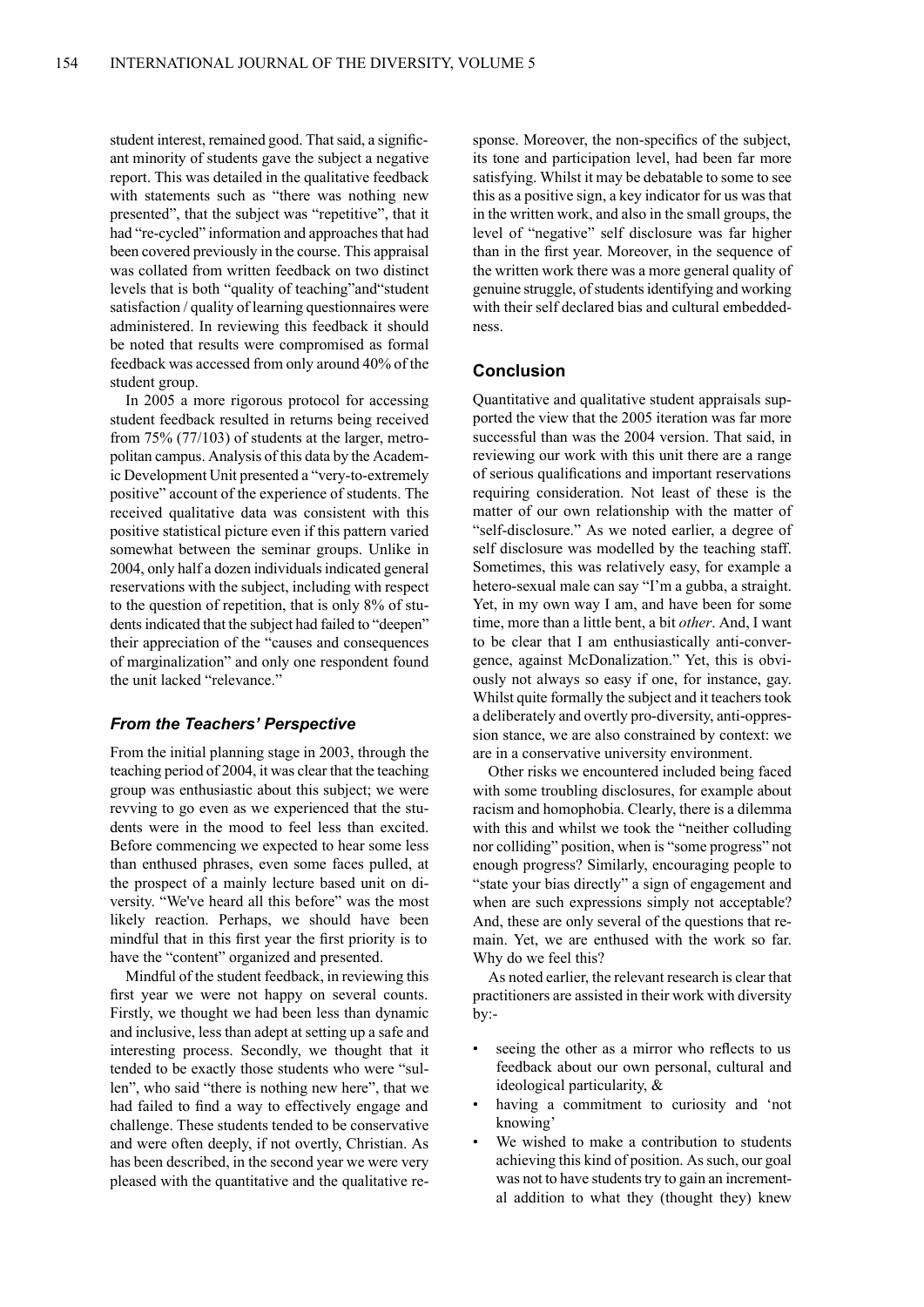about "them." Rather, we sought to catalyse students to be more able to discern:-

- their own outlines to know themselves;
- the background character of "western' orthodoxies, their defining milieu, more intimately, and
- therefore to have this background understood as problematic.

It would only be if this background and its features were brought into relief that the relationship tensions present between persons from the many groups who are bracketed within that of "the diverse" and our current ideological and the market conditions might be the more clearly and critically understood. Towards this end between the 2004 and 2005 iterations we not change our commitment to the values of critical theory and practice. Rather, by adopting an approach to the teaching / learning process that neither collided nor colluded with students, we believe we made this contesting stance one that was easier for students to engage with to embed. By attending to the importance of group process, of making sure we critically facilitated rather than hectored, we believe students became more subjectively involved which, in turn, made their "learning work" more personal, more about their contingencies than about some kind of pseudo-objective "other-ology."

Such a turn makes their involvement more exciting and, we would argue, this improves the prospects for students carrying forward a capacity for critical self review post graduation. In so far as we were able to invite students to see that it is their self and their assumptions that benefit from being identified and interrogated that are de-naturalized, is the extent to which our own engagement with the subject became exciting. We loved working with this unit and its group of students and this degree of enjoyment is a positive indicator in and of itself.

#### **References**

- African American Environmentalist Association, 2005, *President Bush: Innovative Environmentalist*, http://www.aaenvironment.com/PresidentBush.html ; accessed 20.12.05
- Al-Krenwai, A. and Graham, J. 2000. Culturally-sensitive social work practice with Arab clients in mental health settings, *Health and Social Work*, 25(1): 9-40
- Argyris, C. and Schon, D. 1976. *Theory in Practice: Increasing Professional Effectiveness*, Jossey-Bass, San Francisco.
- Ata, A. and Furlong, M. 2005. Researching Moslem-Christian marriages: Extrapolating from mixed-faith couples towards the practice of *Convivencia*, *The Australian and New Zealand Journal of Family Therapy*, 26: 200-209*.*
- Bourdieu, P. (1977) Cultural reproduction and social reproduction, in Karabel, J. and Hasey, A. (eds.) *Power and Ideology in Education*, New York, Oxford University Press, pp. 487-510.
- Bourdieu, P. 1986. The forms of capital, in Richardson, J. (edit.) *Handbook of Theory and Research for the Sociology of Education*, New York: Greenwood Press.
- Clendinnen, I. 2005. Acceptance Speech (accessed via transcript), Victorian Premier's Literary Award, repeated for *Books and Writing*, Radio National (24.11.05).
- Cross, P. 1999. *The Social Workers Cultural Competence*, Princeton Uni Press, NJ
- Cox, D. (1989), *Welfare Practice in a Multicultural Environment*, Prentice-Hall, New York.
- Dean. (R. 2001. The myth of cross-cultural competence. *Families in Society*, 82(6): 623-630)
- Dominelli, L. 2002. *Anti-Oppressive Social Work Theory and Practice*, Palgrave, Basingstroke.
- Dumont, L. 1986 *Essays on Individualism: Modern Ideology in Anthropological Perspective*, University of Chicago Press, Chicago.
- Ellis, A. and Sagarin, E. 1965. *Nymphomania: A Study of Oversexed Women*, McFadden Books, New York.
- Fitzgerald, . 1996. *Enhancing Cultural Competence*, Allen and Unwin, Sydney
- Furlong, M. & Young, J. 1996. Talking about Blame, *Australian and New Zealand Journal of Family Therapy*, 17: 191 200.
- Furlong, M. 2001. Neither colluding nor colliding: Practical ideas for engaging men, in Pease, B. & Camilleri, P. (eds.) *Working with Men in the Human Services*, Allen and Unwin, Melbourne, p. 54 – 67.
- Galambos, C. 2003. Moving cultural diversity toward cultural competence in health care, *Health and Social Work*, 28:3-12.
- Gilroy, P. 2000. *Against Race: Imagining Political Culture beyond the Colour Line*, Harvard University Press, Harvard.
- Gitterman, A. & Wayne, J. 2004. Turning points in group life: Using tension moments to promote group purpose and mutual aide, *Families in Society*, 84: 433-440.
- Heelas, P. and Lock, A. 1981 *Indigenous Psychologies: An Anthropology of the Self*, Academic Press, London.
- Hodge, D. 2004. Developing cultural competency with evangelical Christians, *Families in Society*, 85(2): 251-260
- Keenan, E. 2004. From socio-cultural categories to socially located relations: Using critical theory in social work practice, *Families in Society*, 85(4):
- Martin, 1994. Adult Learning as Pedagogy, *M.S.W. Thesis*, la Trobe University.
- Miller, J., Donner, S. and Fraser, E. 2004. Talking when talking is tough: Taking on conversations about race, sexual orientation, gender, class and other aspects of social identity, *Smith College Studies in Social Work*, 74(2), p. 377-392.
- Owusu-Bempah, K. 1999. Confidentiality and social work practice in African cultures, in Compton, B. and Galaway, B. (edits) *Social Work Processes*, Brooks / Cole, Pacific Grove.Said, E. 1978. *Orientalism*, Routledge and Kegan Paul, London.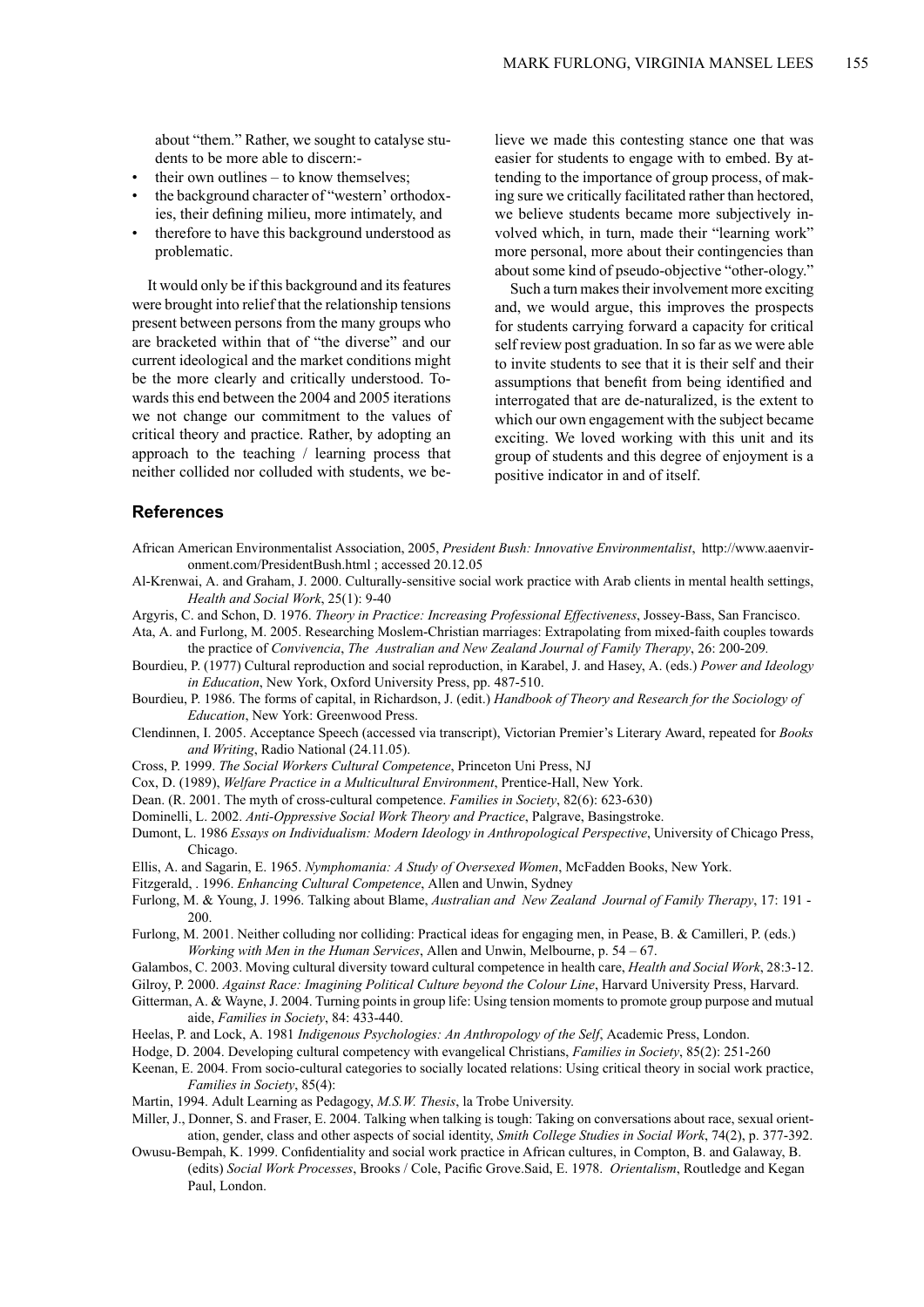Schutz, A. 1972. *The Phenomenology of the Social World* **,** London, Heinemann.

The White House, 2003. *President applauds Supreme Court forrecognizing value of Diversity*; www.whitehouse.gov/news/releases/2003/06/20030623.html ; accessed 20.12.05

- Valentine, M. 1994. The social worker as "Bad Object", *British Journal of Social Work*, 24: 71-86.
- Waddy, C. 1991. *The Muslim Mind*, (3rd edition) Longman: New York
- Weaver, H.N. 1999. Indigenous people and the social work profession; Defining culturally competent practices, *Social Work* 44(3):

Weaver, H. N. 2005. *Explorations in Cultural Competence*, Brooks/Cole, Ca.

# **About the Authors**

#### *Mark Furlong*

Mark's research interests include the relationship between structural and poststructural explanations: casework theory and practice; professional practice in host organisations; family theory and family-centred practice.

#### *Virginia Mansel Lees*

Virginia's research interests centre on the development and subsequent performance of identity/ies and how this impacts on practice with diverse populations.